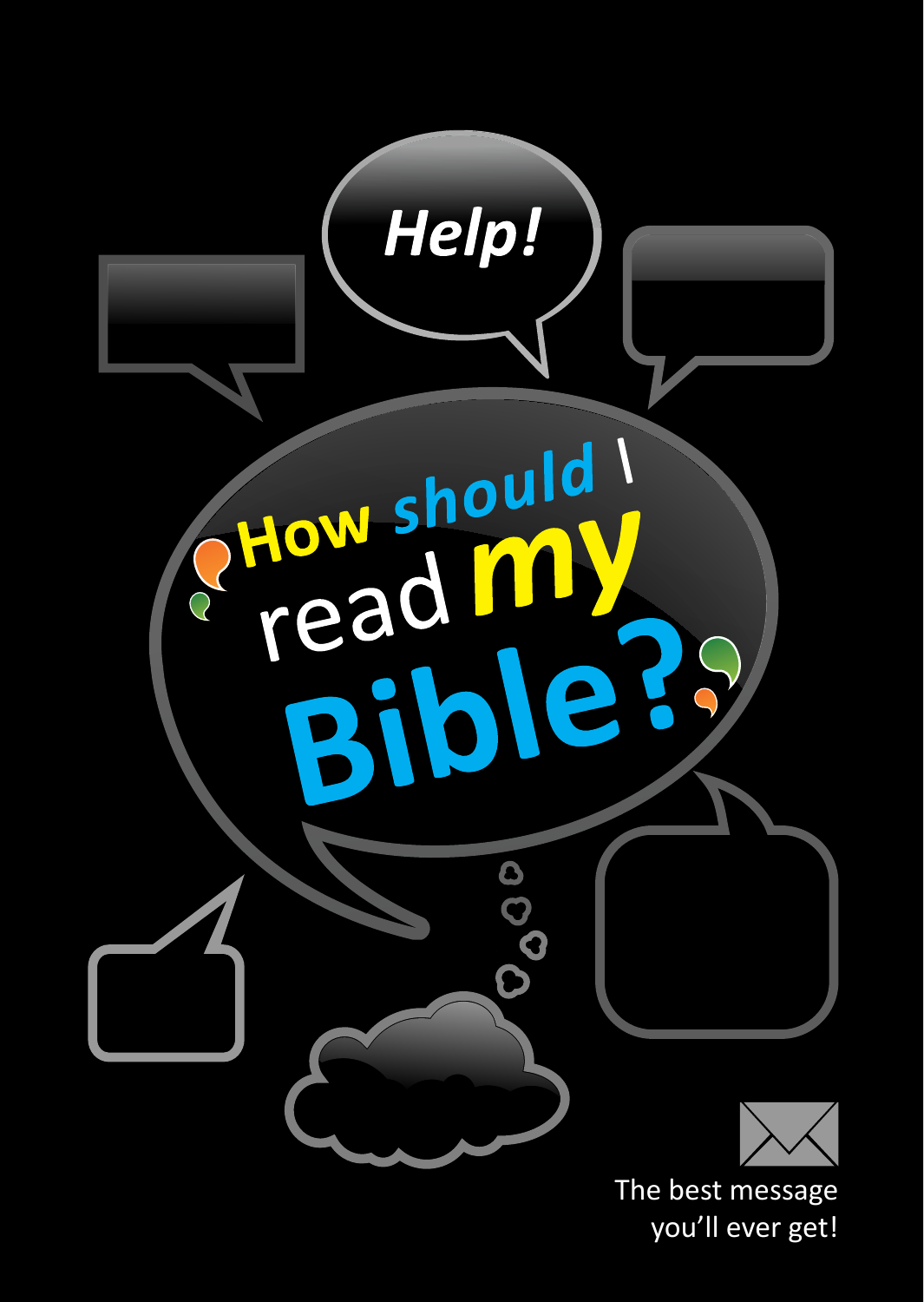### What is the Bible and why must I read it?

The Bible is God's book where he speaks to us. We listen to his Word and learn about how he wants us to live. Because God's Word is alive, it has the power to change us.

So reading the Bible can change my life? But what is the Bible all about?

The Bible is a history book, a law book and a book filled with stories, poetry, life lessons and comforting words. But most of all it is the story of God's love for you and me.

### But it's such a big book. Where do I begin?

Although the Bible is probably the largest book you'll ever read, it is actually a collection of books. There are 66 books altogether.

I'll never be able to read so many books in all my life!





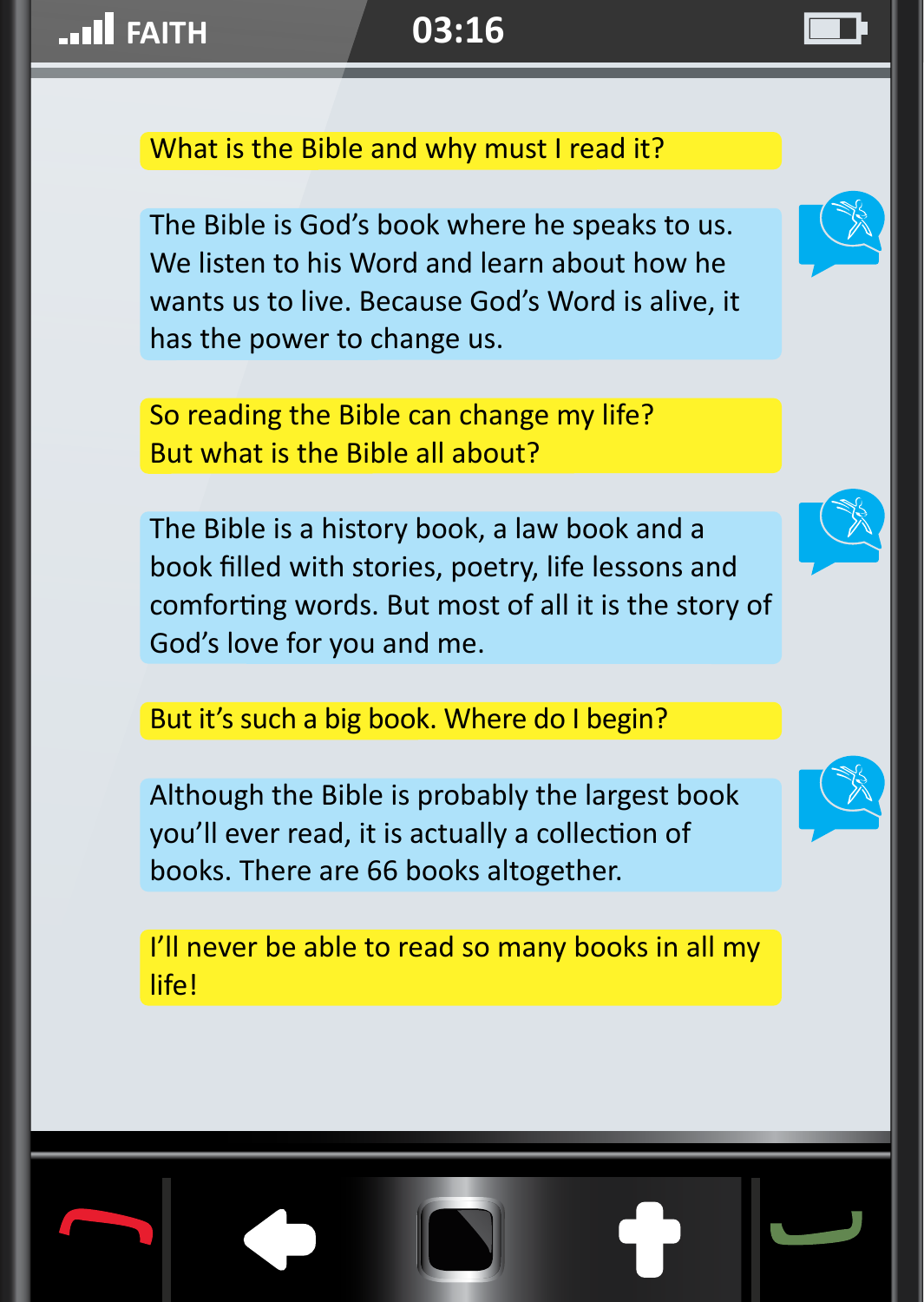Relax! Think of it as a library of books where you choose the one you want to read. You don't have to read all of them at once. You can even read just a few chapters or verses of a book at a time.

view



But what if I don't understand it?

Don't give up too easily. A story is a good place to start! You'll be surprised at how easy it is.



OK! Let's try!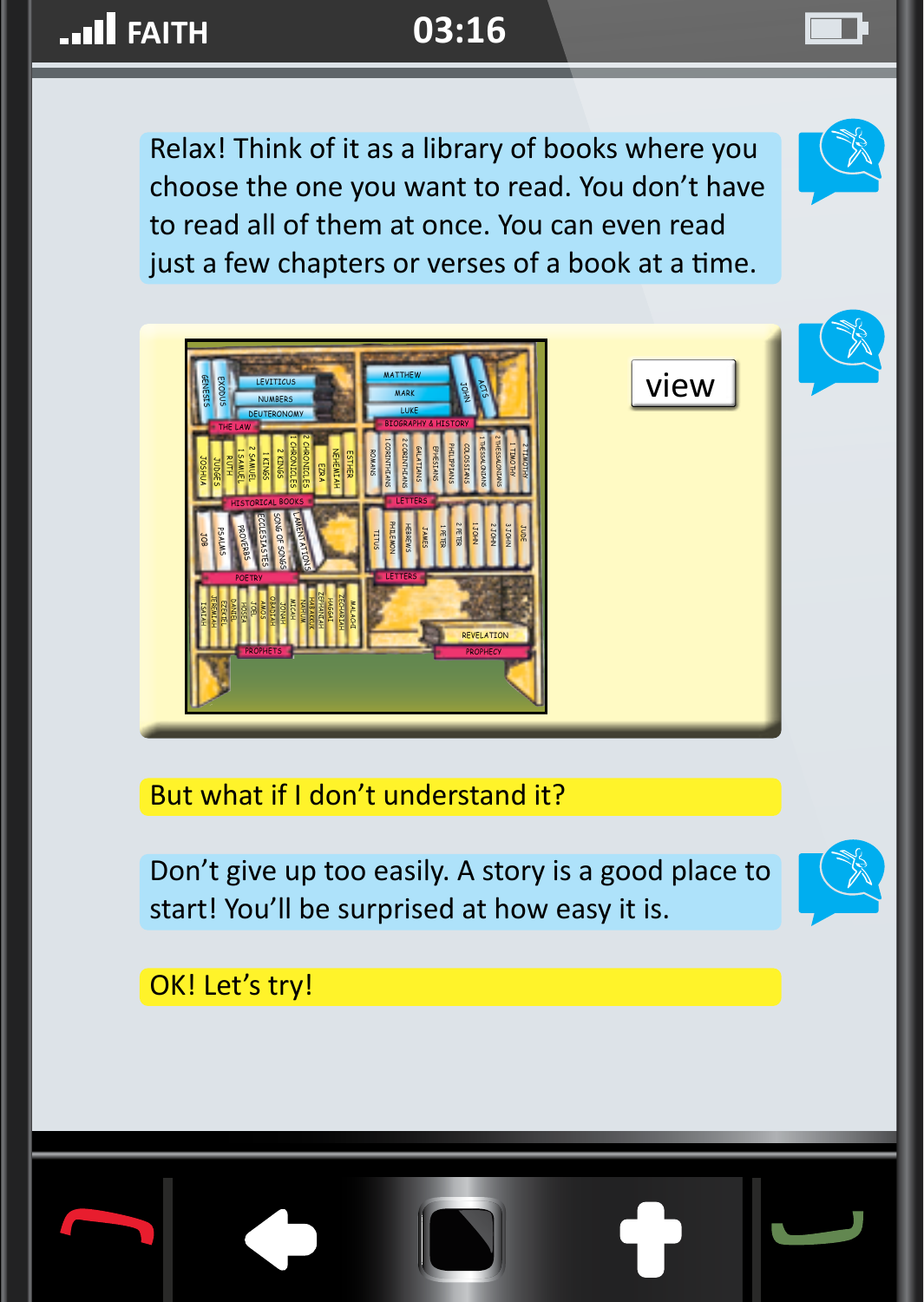Let's begin with a story of a boy who ran away from home in **Luke 15:11-14a**.

### **The Lost Son**

<sup>11</sup> Jesus went on to say, "There was once a man who had two sons. <sup>12</sup> The younger one said to him, 'Father, give me my share of the property now.' So the man divided his property between his two sons. <sup>13</sup> After a few days the younger son sold his part of the property and left home with the money. He went to a country far away, where he wasted his money in reckless living. 14 He spent everything he had."

So what happened next?

That's for you to find out! Read **Luke 15:11-32**.

How am I going to do that? I don't even know where to start!

Just follow the instructions in the "Navigating the Bible" section.

Is it hard? I've never done it before.







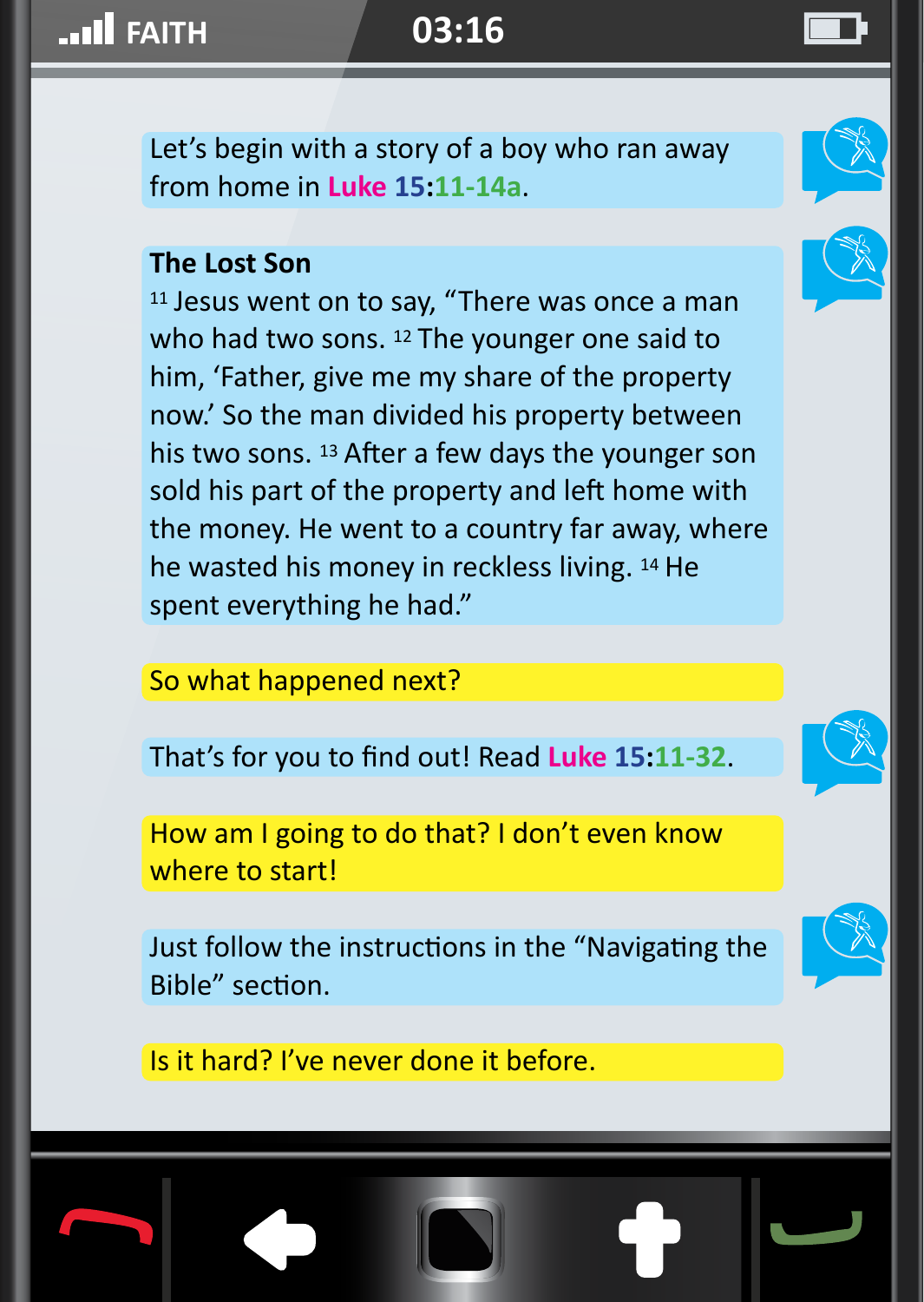

It's like learning to ride a bike! Before you know it you're on your way. So open your Bible and off we go!



view

Ready, steady, go!

### **Navigating the Bible**



Navigating the Bible involves **book**, **chapter**, and **verse**. The easiest way to learn, is to try and find a specific example: so let's find **Luke 15:11-32**.



Wow! The colours make it really easy!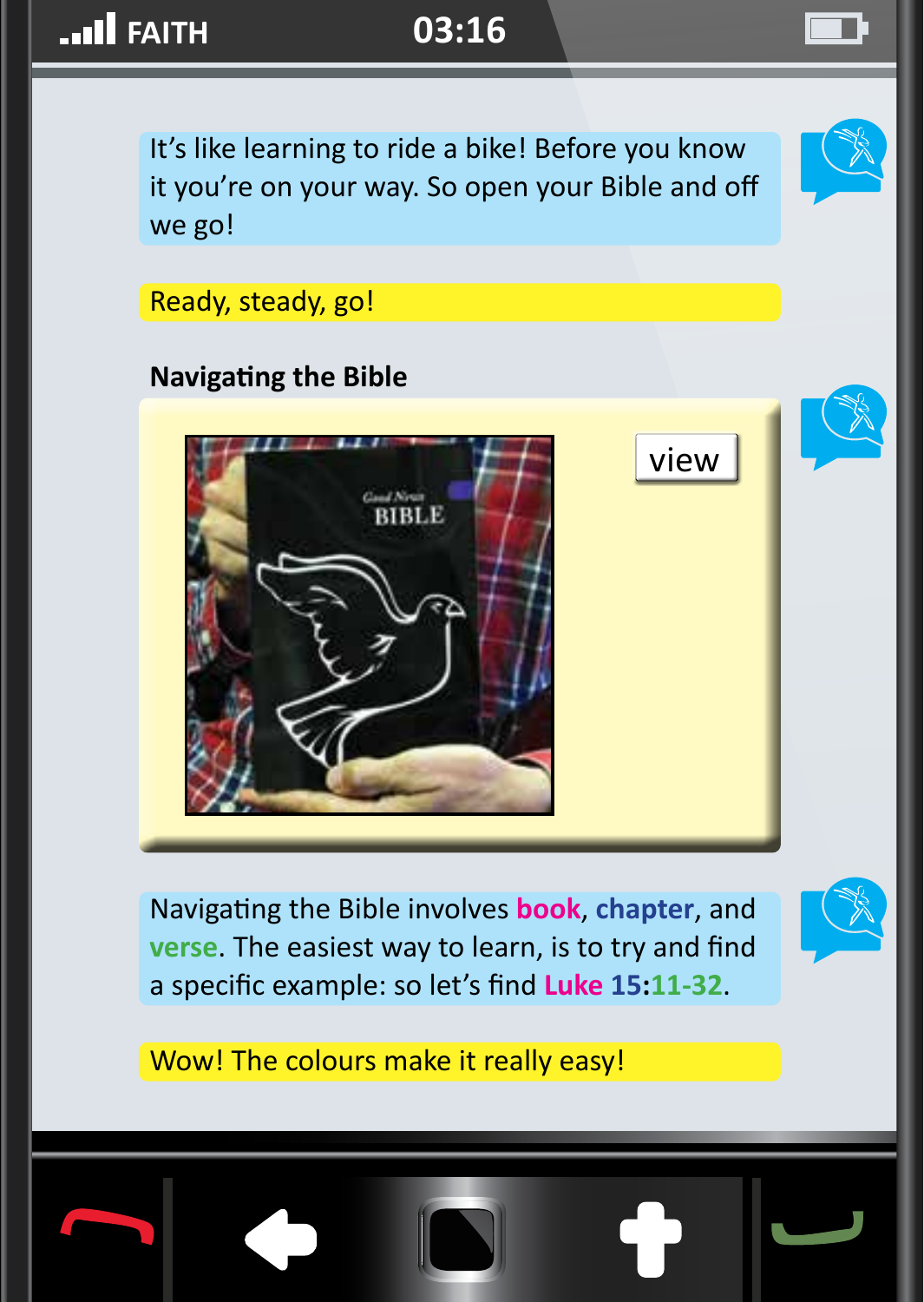Remember, there is the Old Testament and the New Testament.

### **Step 1:**



Check the contents page in the front of your Bible. Look for **Luke!** It's in the New Testament. Now turn to the right page.

### Got it!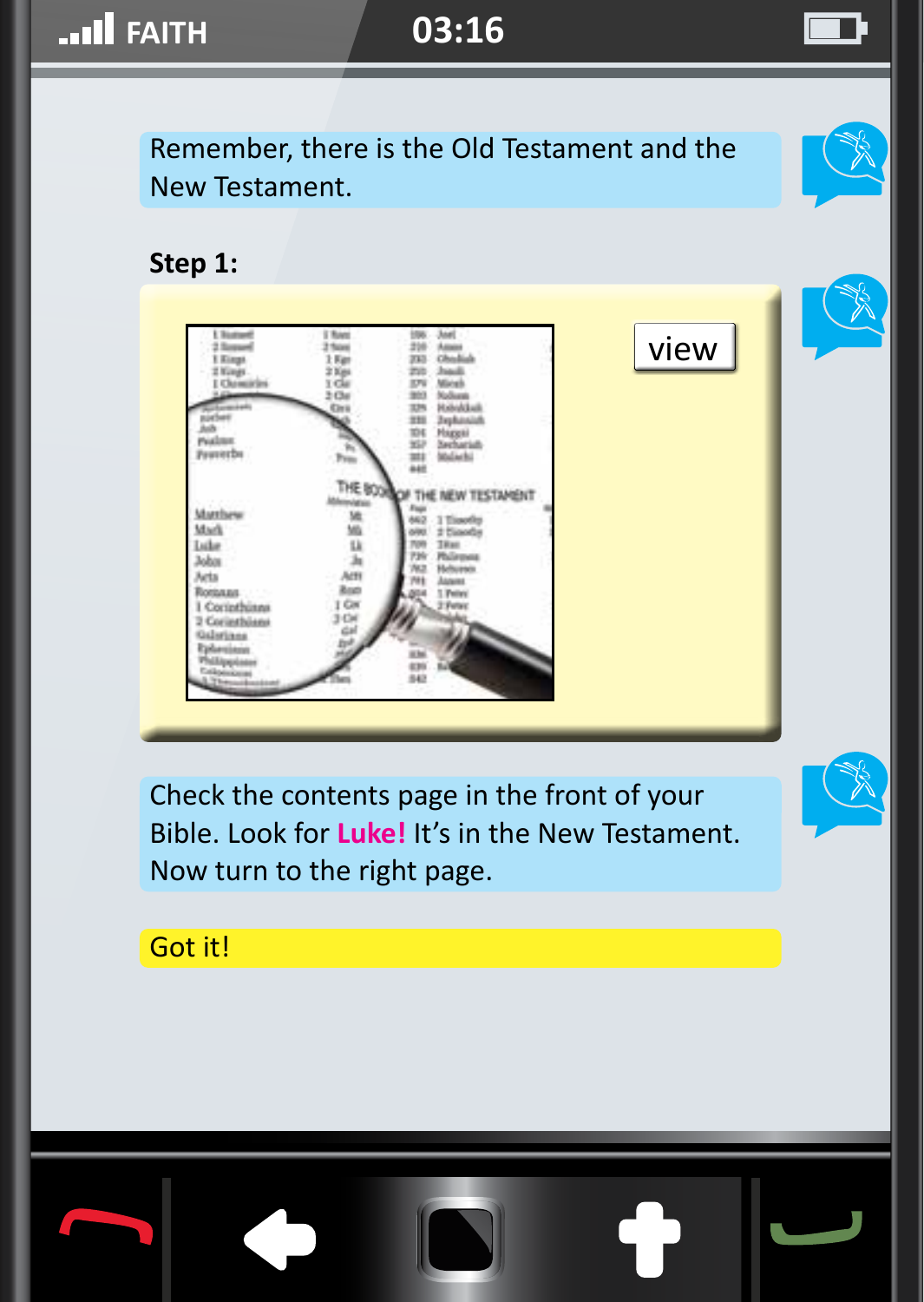### **Step 2:**



Find the chapter number - the **fat** number at the beginning of each section. Flip the pages until you get to **Chapter 15**.

Got it! What do I do next?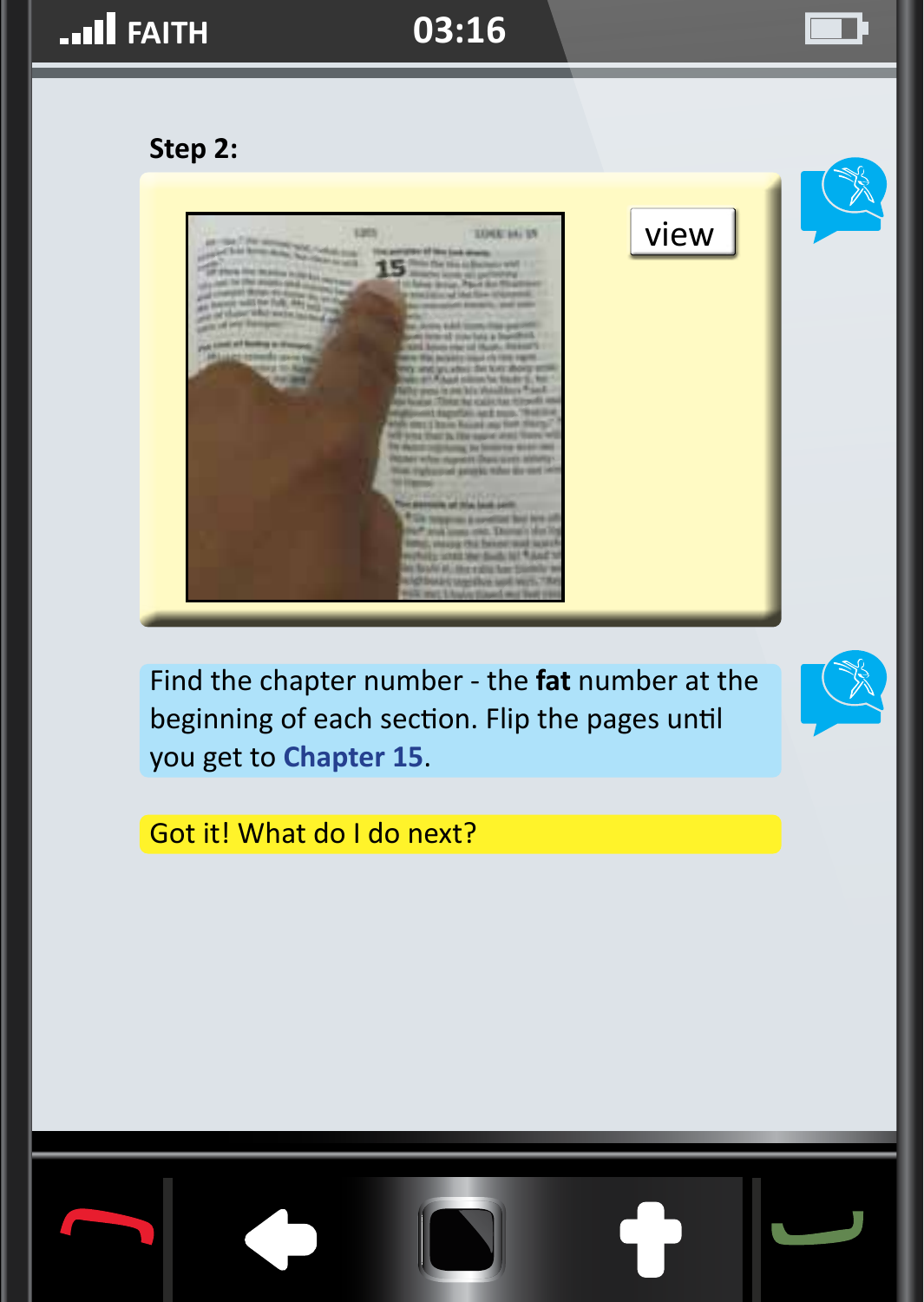### **Step 3:**



Do you see the small numbers on almost every line of the text?

### OK, got it!

These numbers indicate the verses. In this example, we want to read from **verse 14**. Keep reading until you get to **verse 32**. Take your time!

OK! I'm done! Boy, that brother of his reminds me of my sister! She's so mean ...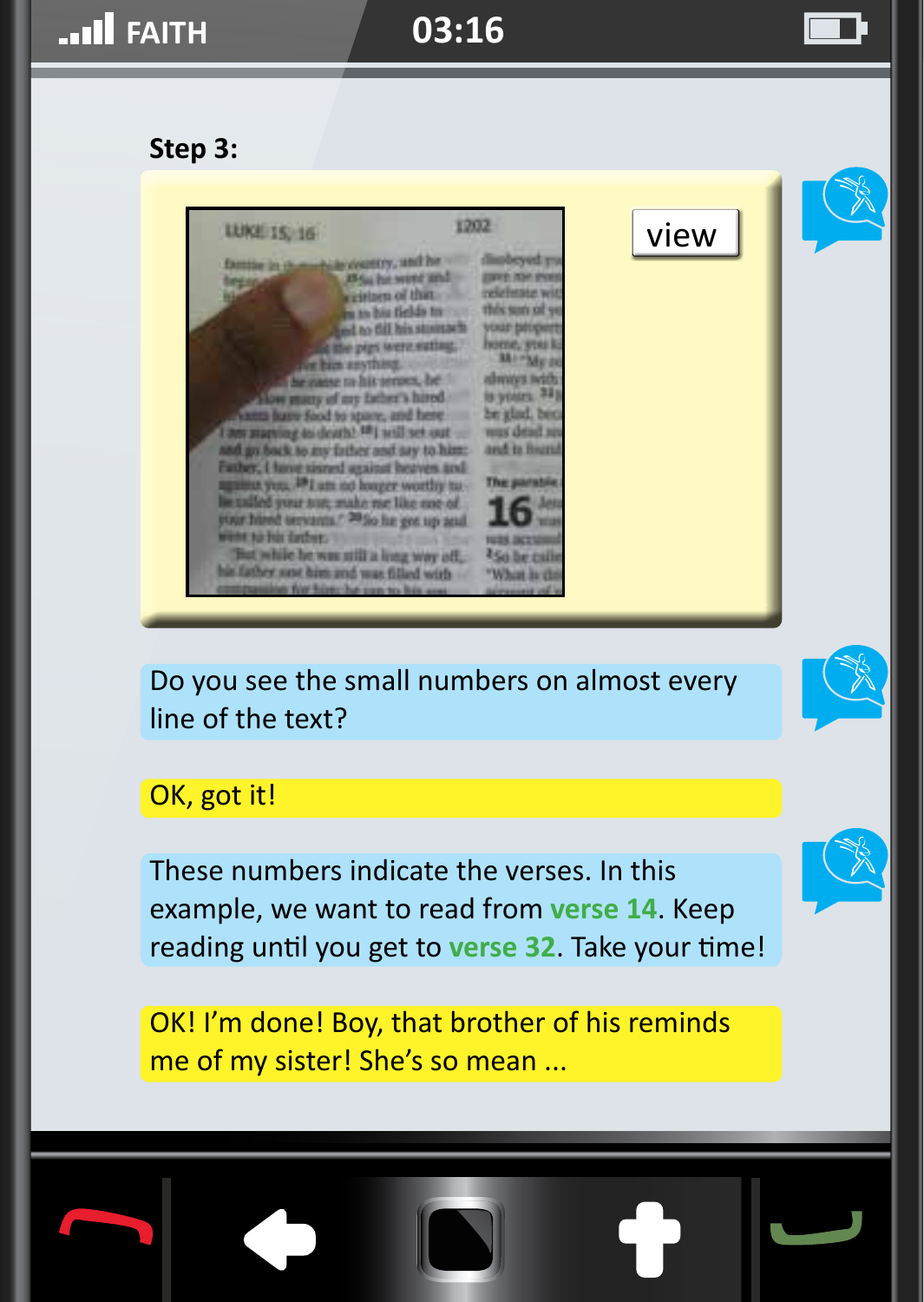What would you like to find now?

## OK! Now where do I find the "Our Father"?

To find the "Lord's Prayer" look for **Matthew** in the contents page. It's the first book in the New Testament. Now look for the **fat** number **6**. Then find the small numbers from **9-13**. And there it is!

### That wasn't so hard! m

Now that you've passed these first two tests with flying colours, you should be able to locate and read any Bible reference anywhere in the Bible. Practise by looking up all the verses in this guide!

### OK! Where do I start?

Want to know where it all began? Read the first three chapters of the book of Genesis. This is the first book in the Bible and is in the Old Testament. Start with Chapter **1** verse **1** and continue into Chapter **3**.







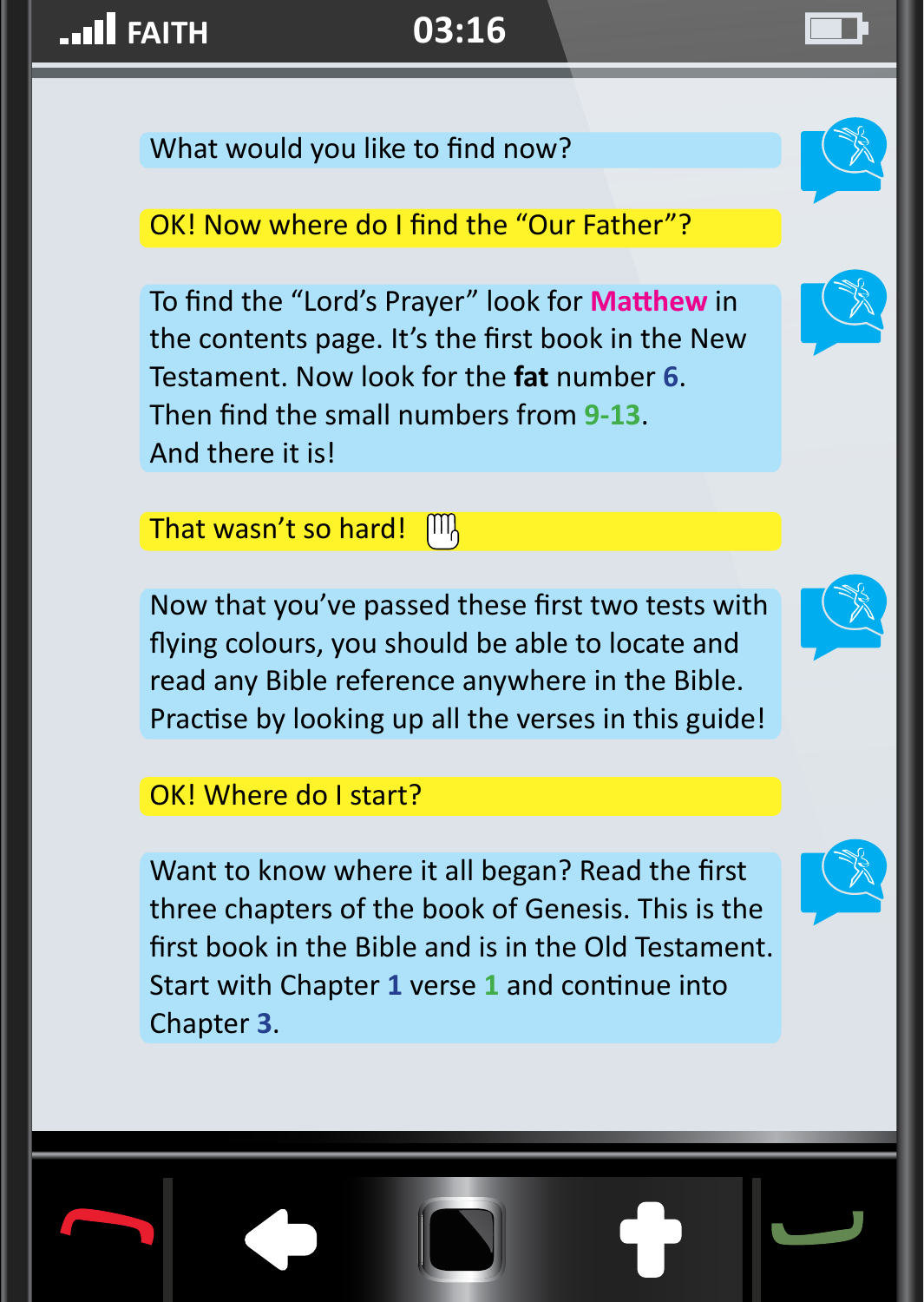

Is this where Adam and Eve meet up with the snake?

Yes, but you can read all about this and much more in these chapters.

And if I need comfort and guidance?

Try the Psalms. You might recognise some of the more well-known ones, such as **Psalm 23** and **Psalm 121**.

Oh I know "The Lord is my shepherd..."!!!

Great! Now read some more.

Like what?

If you would like to know more about the life of Jesus and his disciples, start with the book of Luke.

By the way, the first four books of the New Testament are called the Gospel books. These books tell the story of Jesus' life on earth from beginning to end.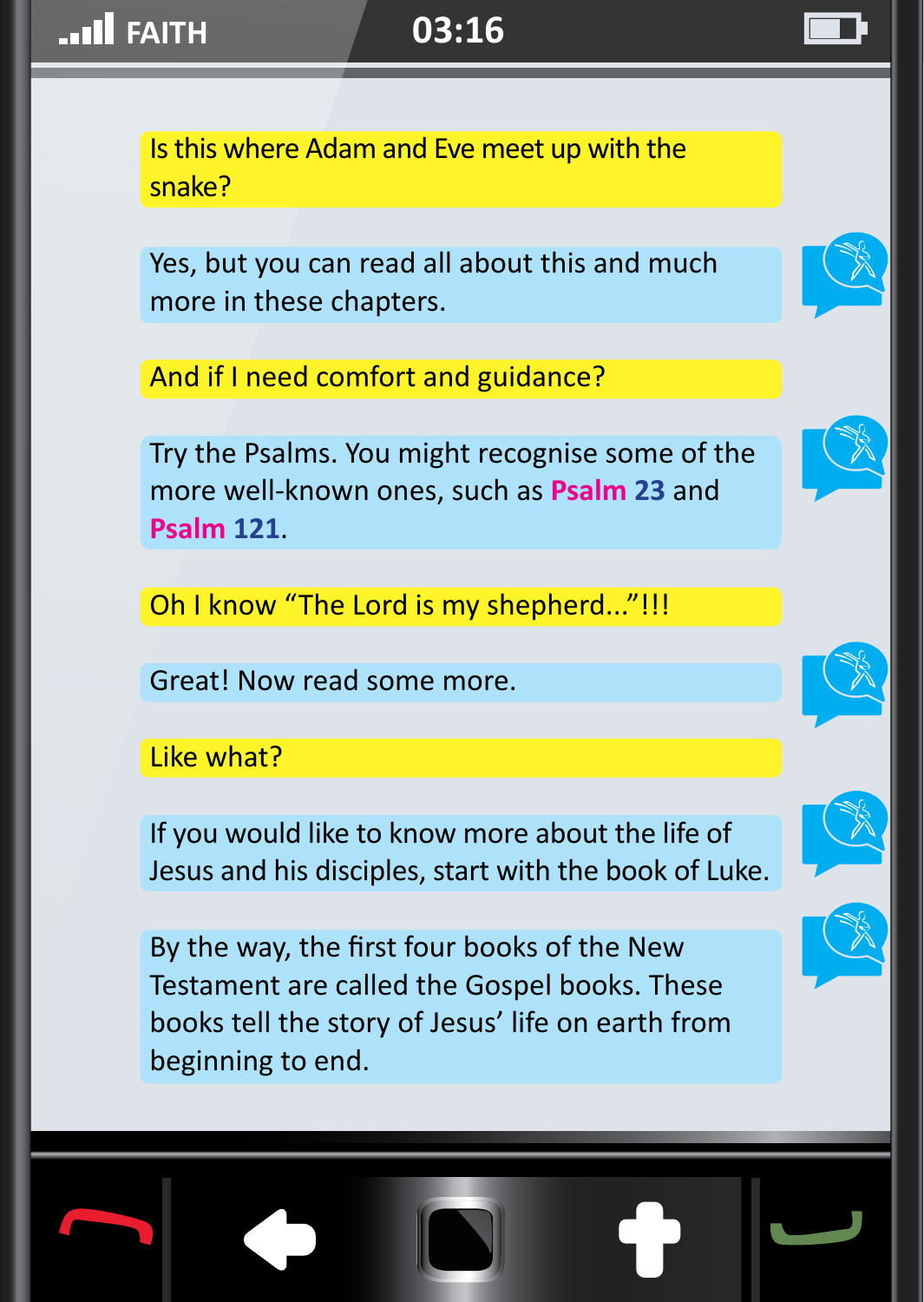### That's good news!

For sure! That's what the word "Gospel" means! Let's start with the book of Luke. This book tells the story of Jesus' life and work on earth: how he healed people, what he taught them about the kingdom of God and ends with his crucifixion, his rising from the dead and his ascension into heaven.

But I want to know what Jesus said!

Read **Matthew** chapters **5**, **6** and **7**. In these chapters Jesus tells us how to live, how to treat others and how to have the right attitude to life. The books of Matthew, Mark and John also tell us about Jesus' life on earth.

So how does the Bible help me in my everyday life?

The Bible is God's love letter to us! Use your navigation skills to find these love notes in the Bible.











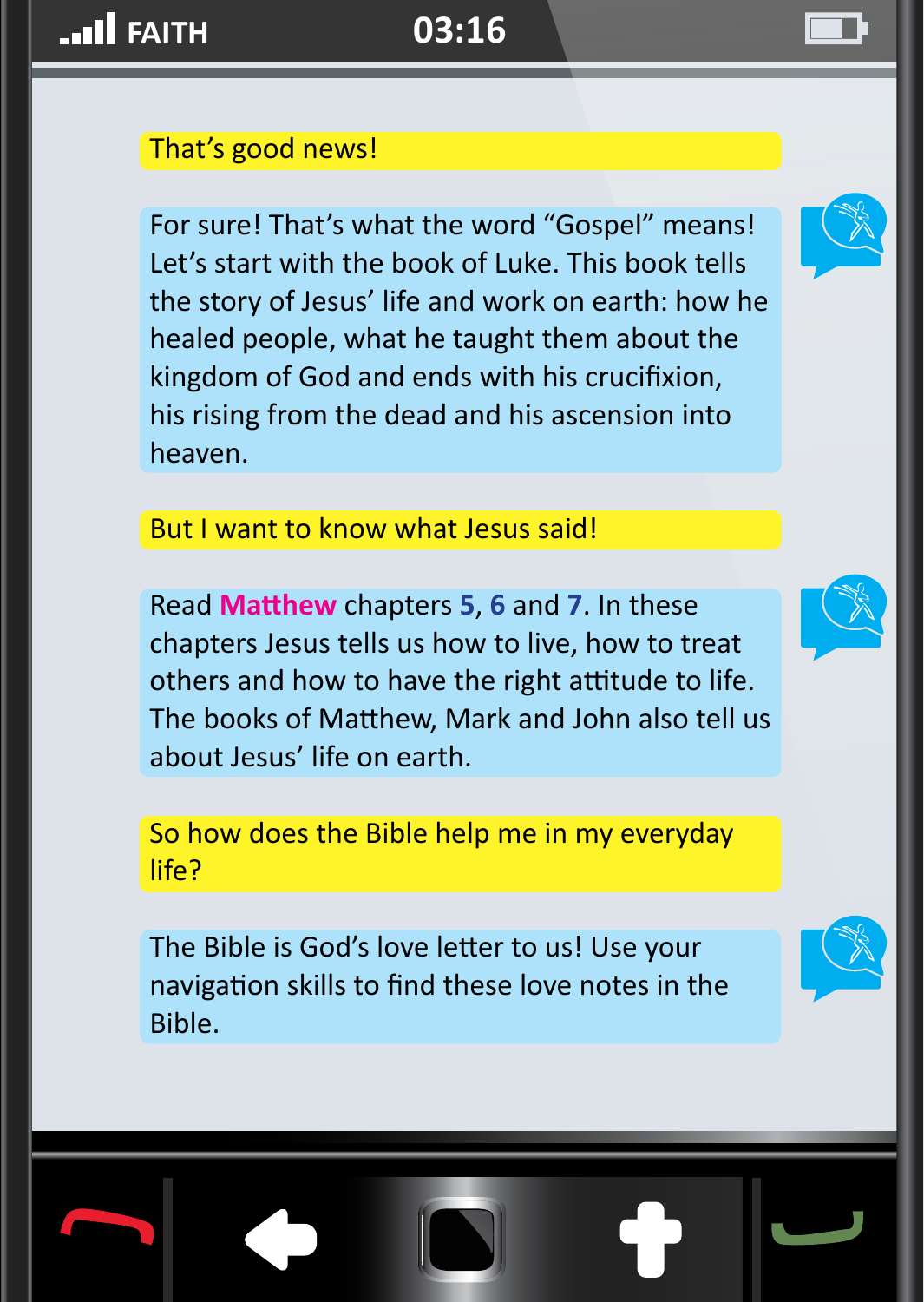**Psalm 36:5-9** − Read about God's goodness. **Psalm 139:15-16** − You are handmade by God! **Romans 8:38** − God never lets us go! **1 John 4:19** − We love because God first loved us.

Hey, did you know that the Bible is like food for the soul?





How so?

Read **John 6:35**.

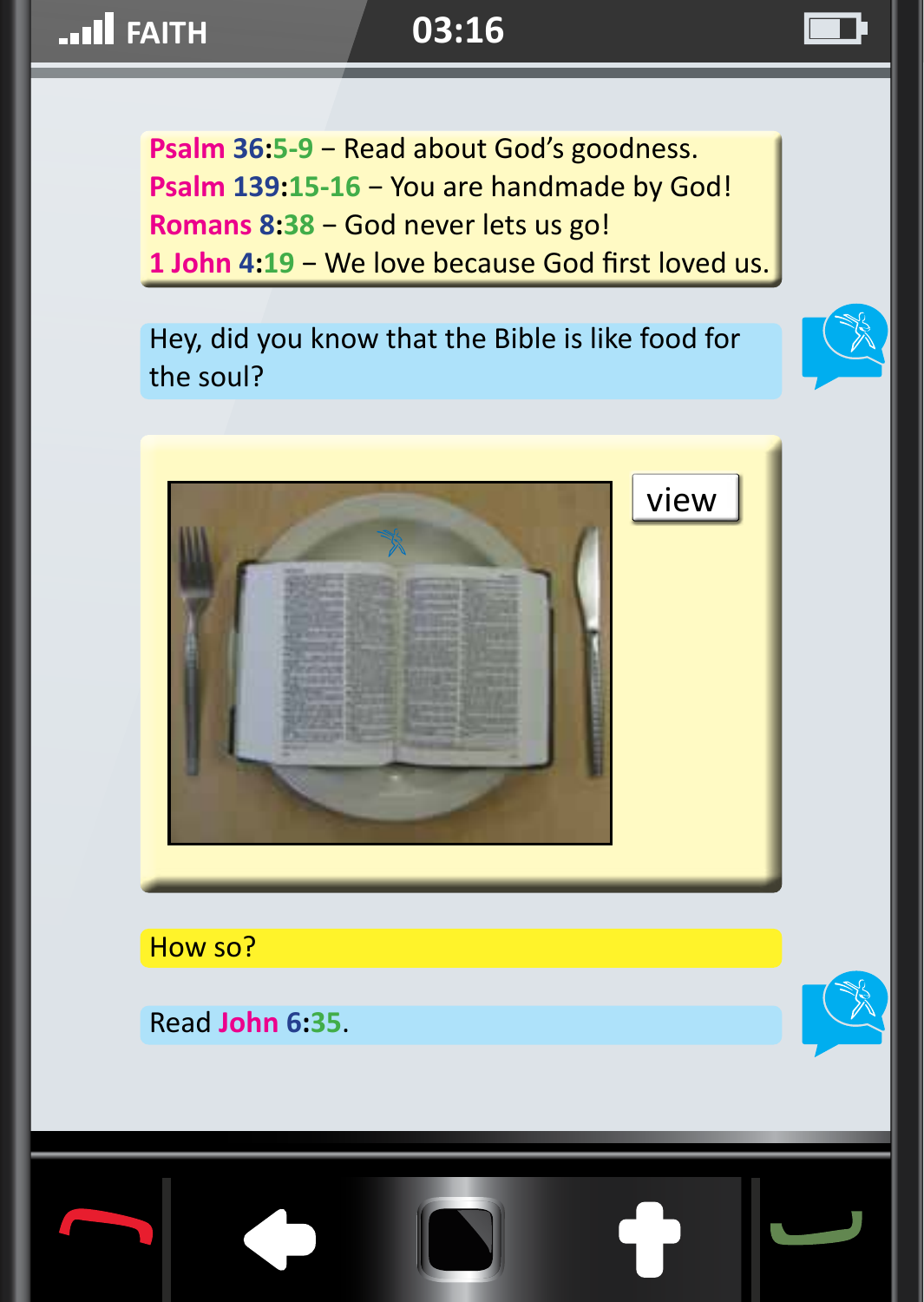Can you remember all the meals you've had in your lifetime?

### You must be joking!

But without your daily food you would not have grown strong and healthy. It's the same with the Bible. You may not remember everything you've ever heard or read from the Word. But what would your soul be feeding on if it was starved of the Word of God?

But isn't the Bible full of rules and laws? And what happens if I break them?

Did you know that following the rules given to us in the Bible is a bit like playing a game?

You mean like soccer or netball?

Rules are there not only to give everyone a fair chance, but also to protect and guide you. God gave us rules to keep us safe and to show us how to live. Look up **Exodus 20:3-17** using the colour codes and following steps 1-3!









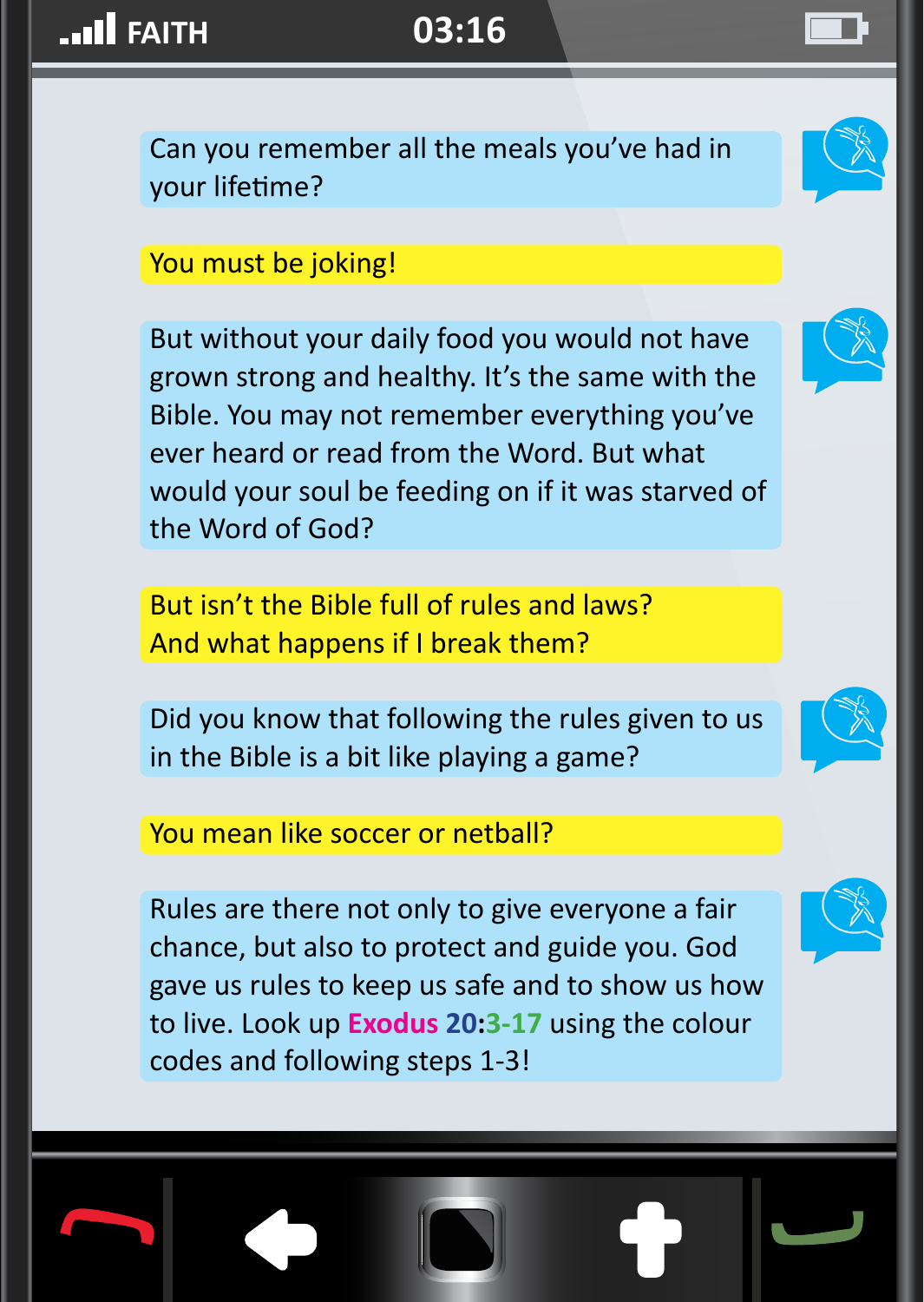

So to play the game, you need to learn the rules?

*ZZZZ*

 $\bullet$ 

You said it! So here's God's game plan for you.

**Exodus 20:3** Rule 1: God above all else!

**Exodus 20:4-5** Rule 2: Who's your idol?

**Exodus 20:7** Rule 3: Watch your tongue!

**Exodus 20:8-10** Rule 4: Rest on the 7th day – that's an order!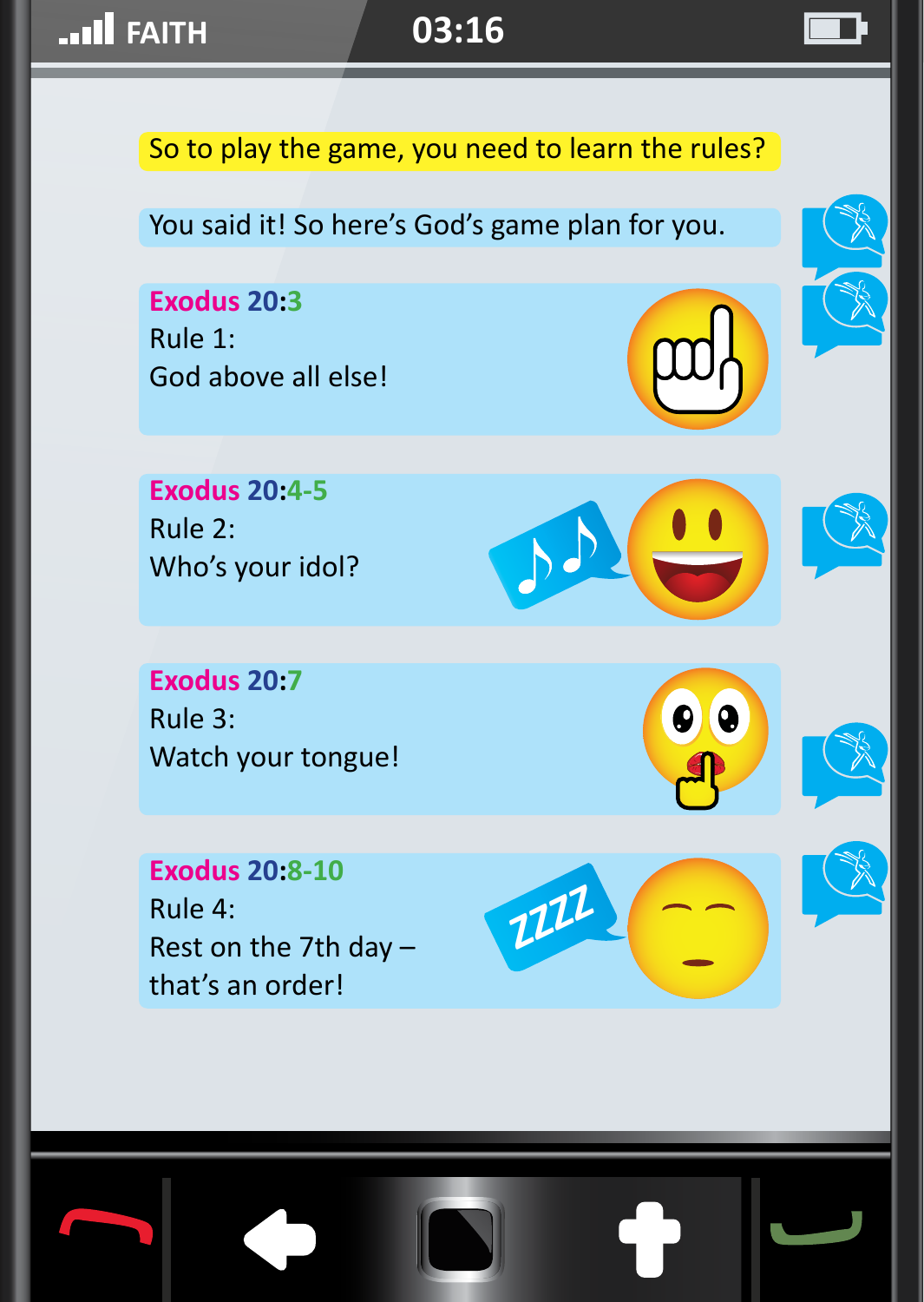

*Truth*

**Exodus 20:16** Rule 9: Speak the truth!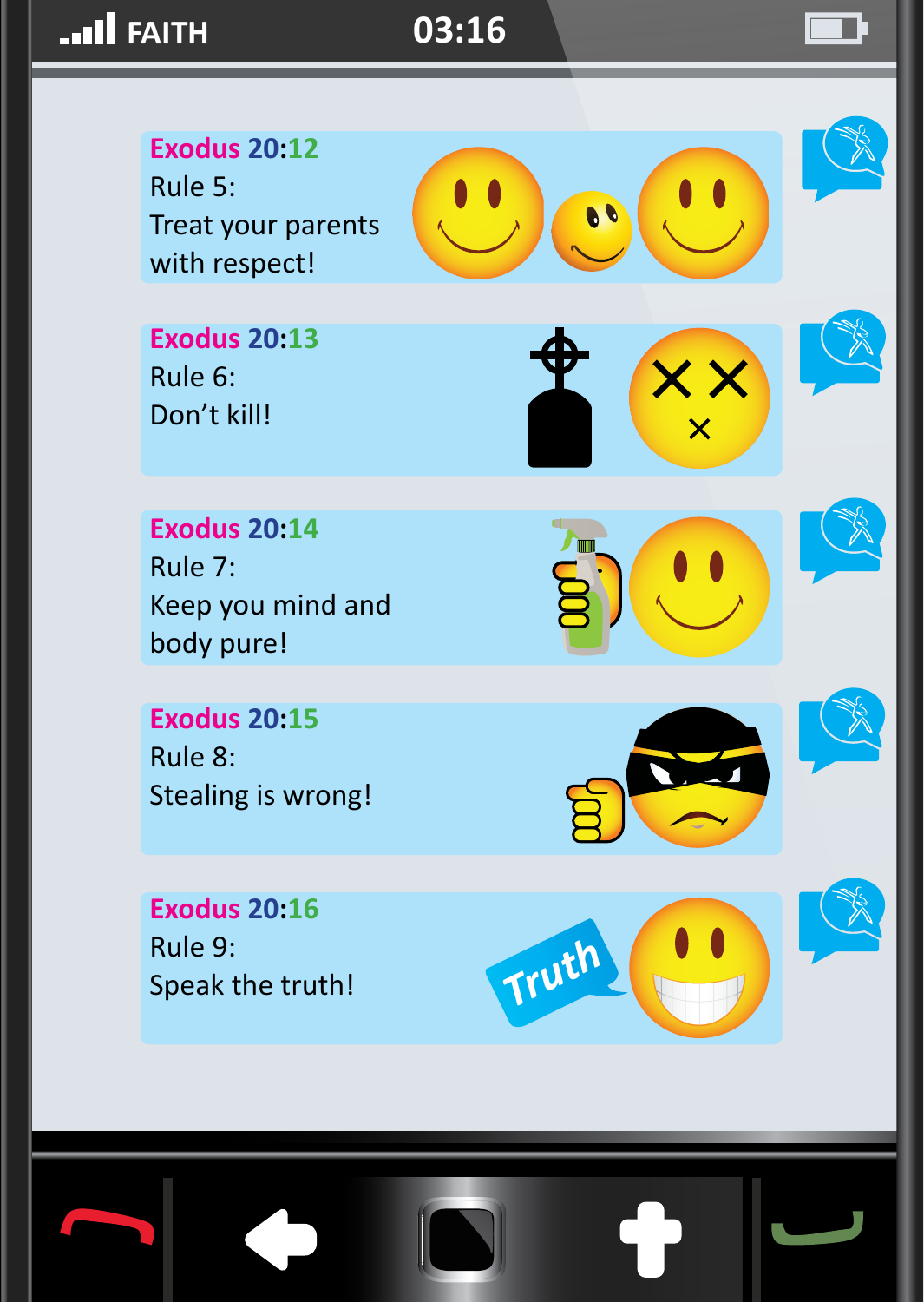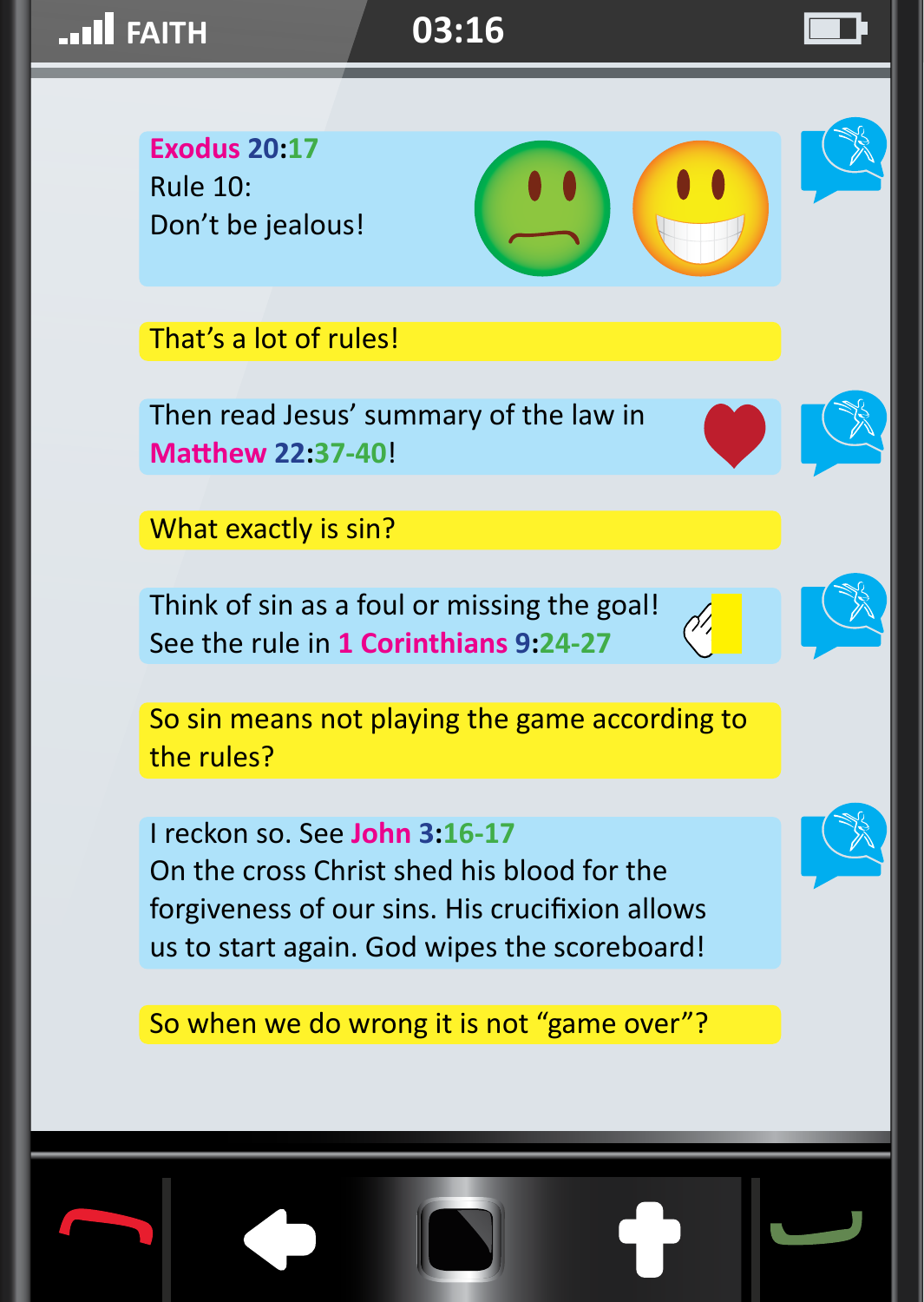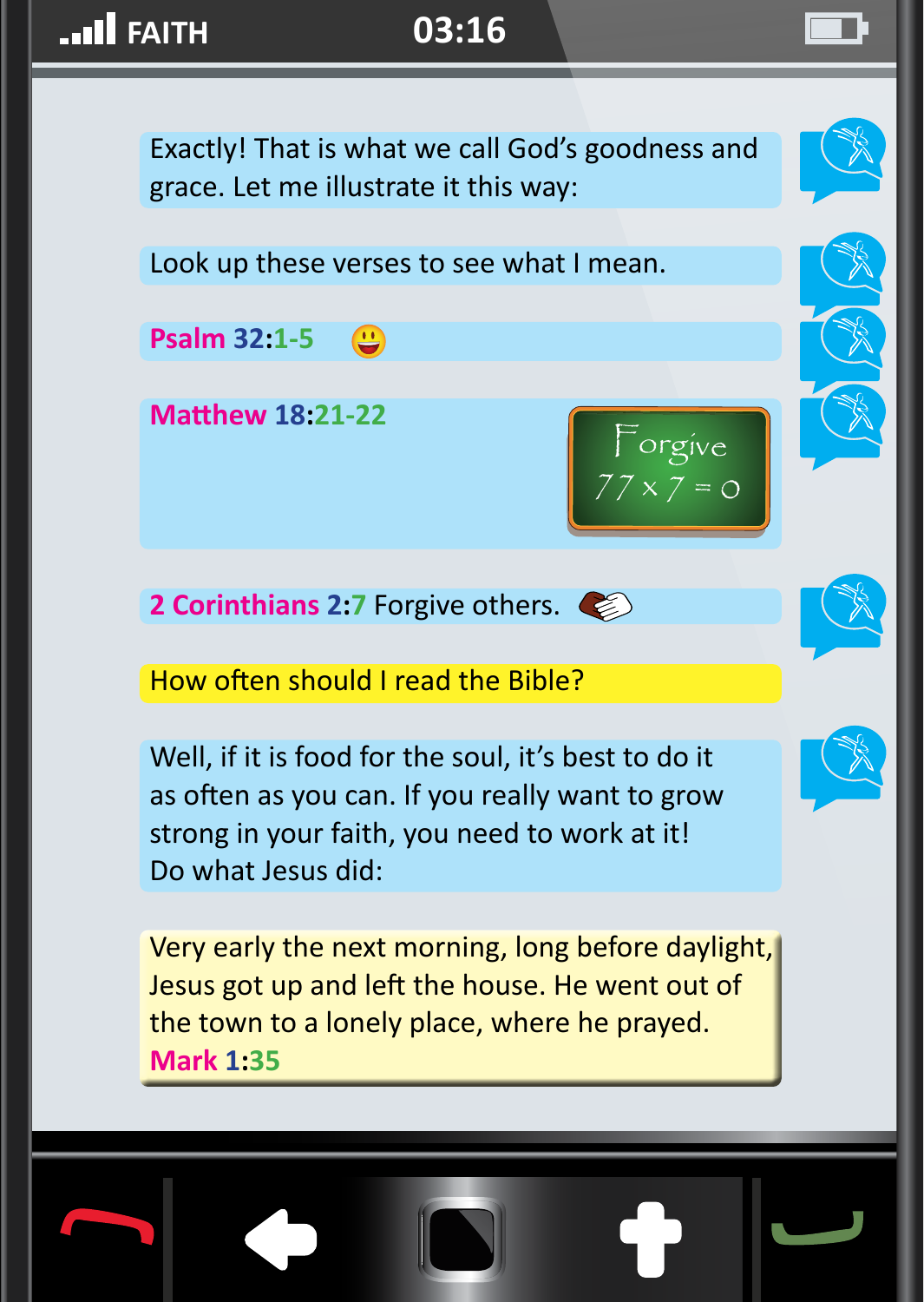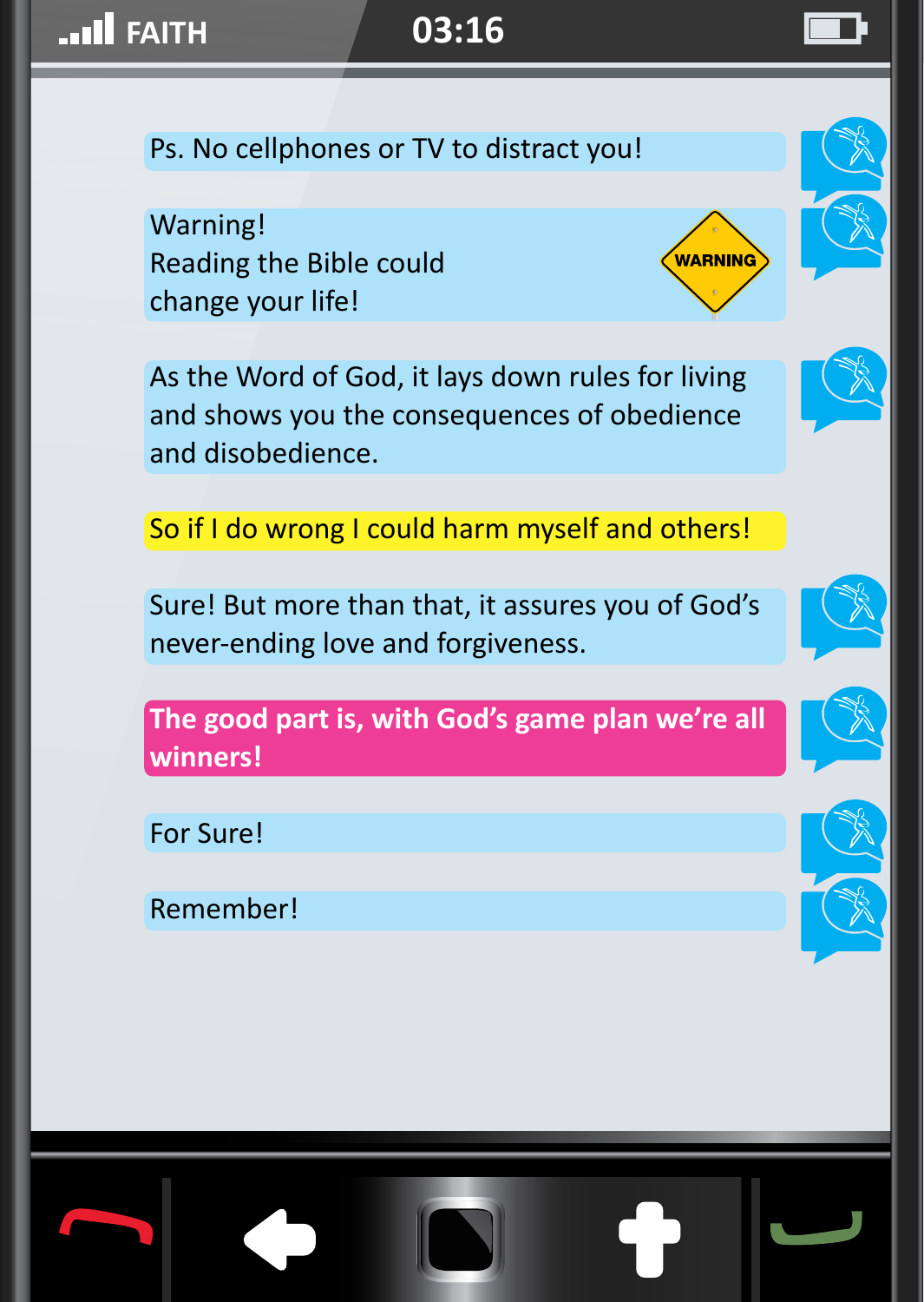You are a child of God − **John 1:12** God gave his son to save you! − **John 3:16** You are members of Christ's body − **1 Corinthians 12:27** You are safe because no one can separate you from God's love − **Romans 8:35-39** You are somebody because God chose you. **John 15:16**

### Awesome!

Jesus is your example in following God's game plan for your life!

So what does 3:16 at the top of the page stand for?

To remind you of John 3:16 − the key to salvation.

You know what? I can't wait to start reading my Bible so I can follow God's game plan for my life!